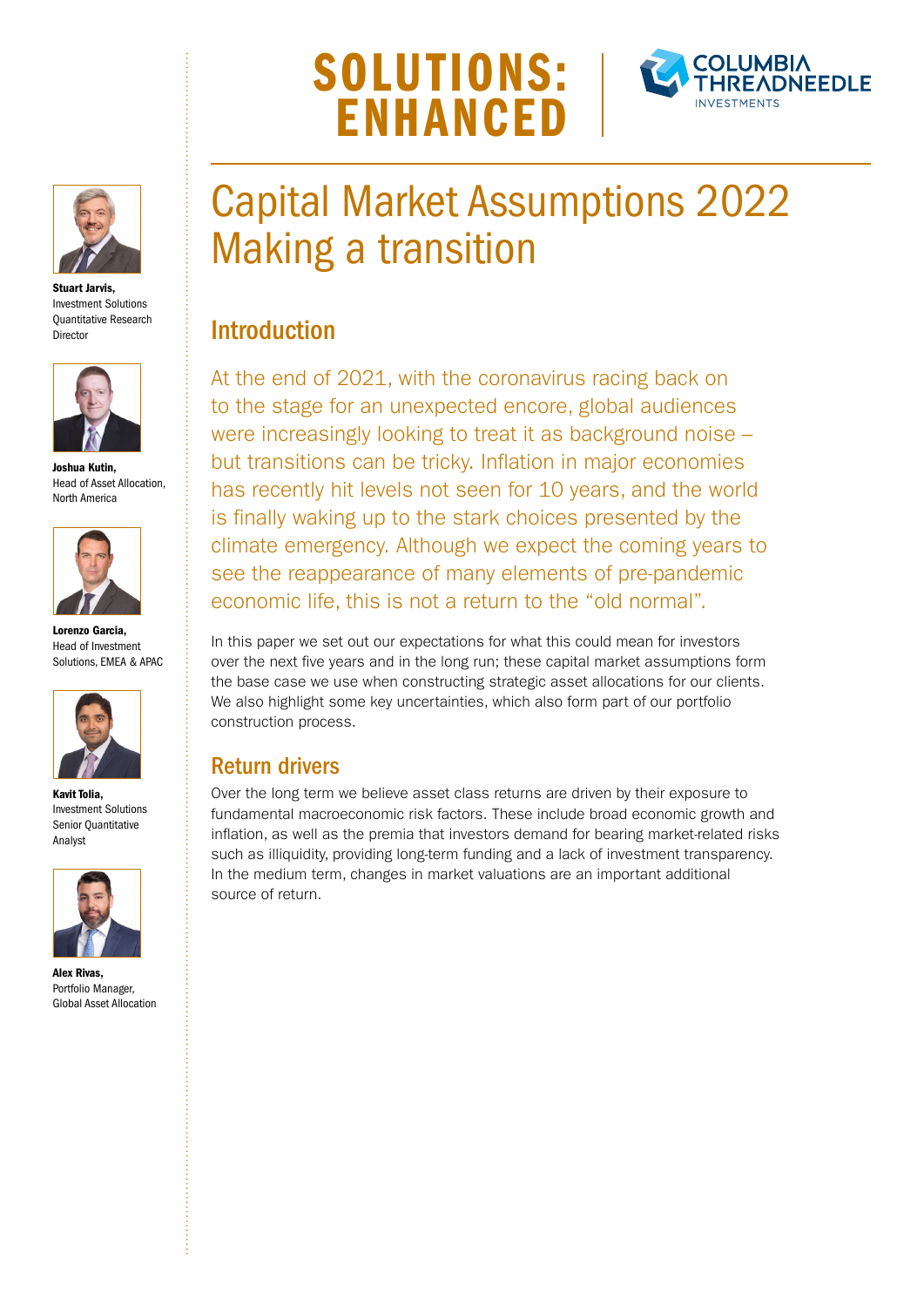

GDP GROWTH (%)

#### GOVERNMENT 10-YEAR BOND YIELDS (%)



5 6 It is not possible to invest directly in an index.Source: Bloomberg, data as at 31 December 2021. Past performance does not guarantee future results.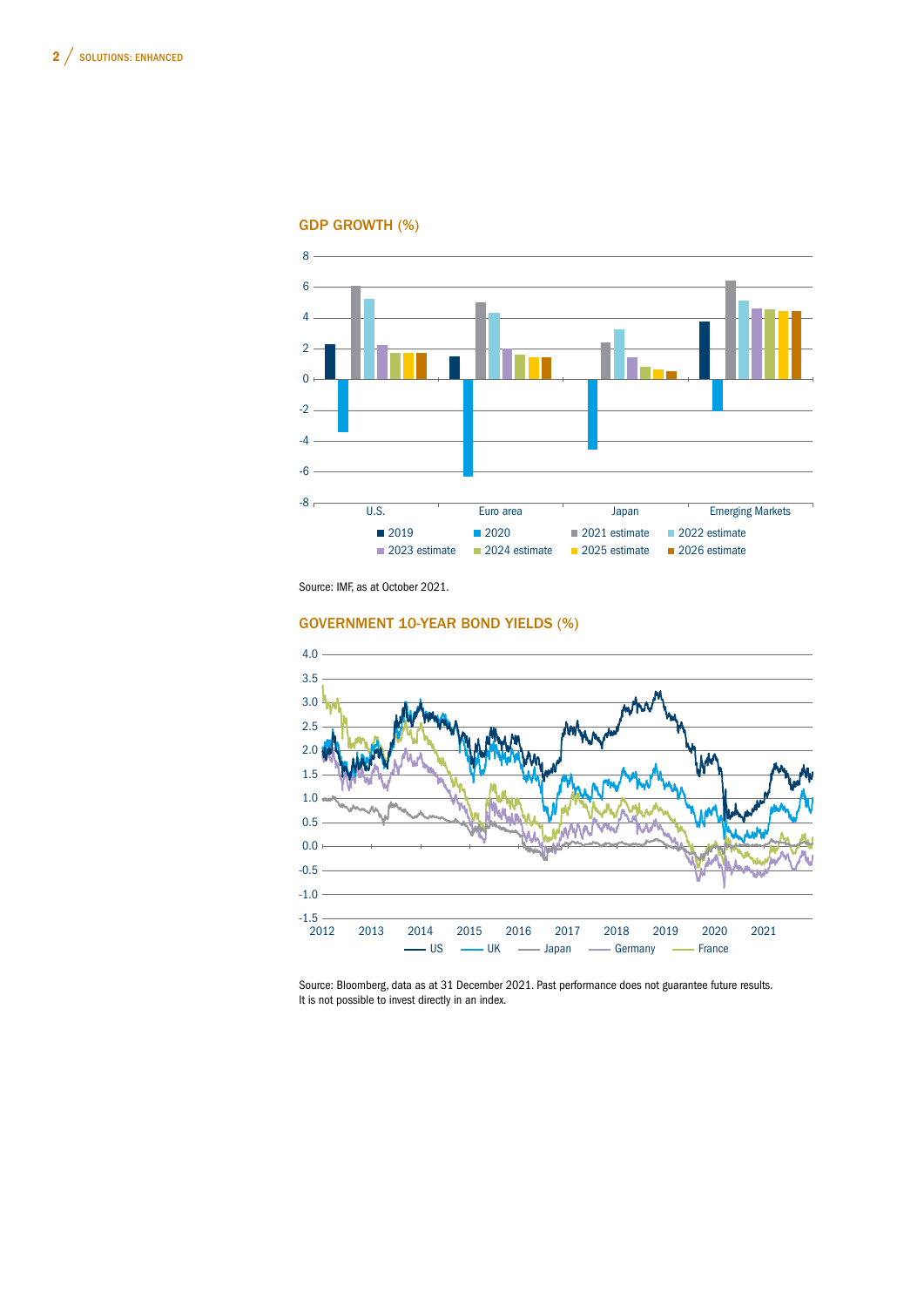2021 was a period of very strong returns in markets, with growth in part fuelled by significant support from monetary and fiscal policy. But the immediate crisis of the pandemic is coming to an end in many places and inflation has begun to pick up. While some of this is a "base effect" – ie, the result of comparing prices with their lows experienced during the pandemic – there have been real difficulties faced by supply chains struggling to cope with renewed demand. We therefore foresee reductions in monetary stimulus over the next five years. Central banks are beginning the task of increasing interest rates, albeit not to pre-2008 levels. However, while there are risks, we do not expect economic growth to stall. Indeed, we expect it to slow but remain above trend long-term growth over the next five years.

Rising yields necessarily have a significant impact on valuations of fixed income assets. While we believe government bonds should be most impacted, we expect credit to be buoyed by underlying economic growth. In equities, valuations are not yet stretched – especially outside of the US – when the low level of interest rates is taken into account.

The overall prospect for the next five years, therefore, is one in which we still see equities being attractive relative to long-run averages, especially in developed markets outside the US and in emerging markets. In contrast, we expect bonds, especially government bonds, to struggle as the long bull run in yields is replaced by a slow and steady uptick. Investors will therefore need to look beyond the usual places for diversification in this period. For this we continue to favour non-traditional markets such as property, infrastructure and private assets, which are partly driven by different risk premia such as illiquidity and where attractive valuations can still be found.

#### Potential risks

Assets are certain to diverge from our central forecasts, so it is useful to consider scenarios in which these divergences could be material: what are the tail risks that could upset our estimates? By keeping an eye on these scenarios and ensuring portfolios are not unduly exposed to them, we can build better portfolios.

We expect steady rises in interest rates and economic growth to be stable, and while inflation may reach high levels it will settle back close to central bank targets. It is possible – though less likely, in our view – that inflation is not transitory and that banks then feel forced to take more robust action to rein-in prices. It would be easy in such a scenario for monetary policy to be too tough, and the result may be that economic growth is stifled.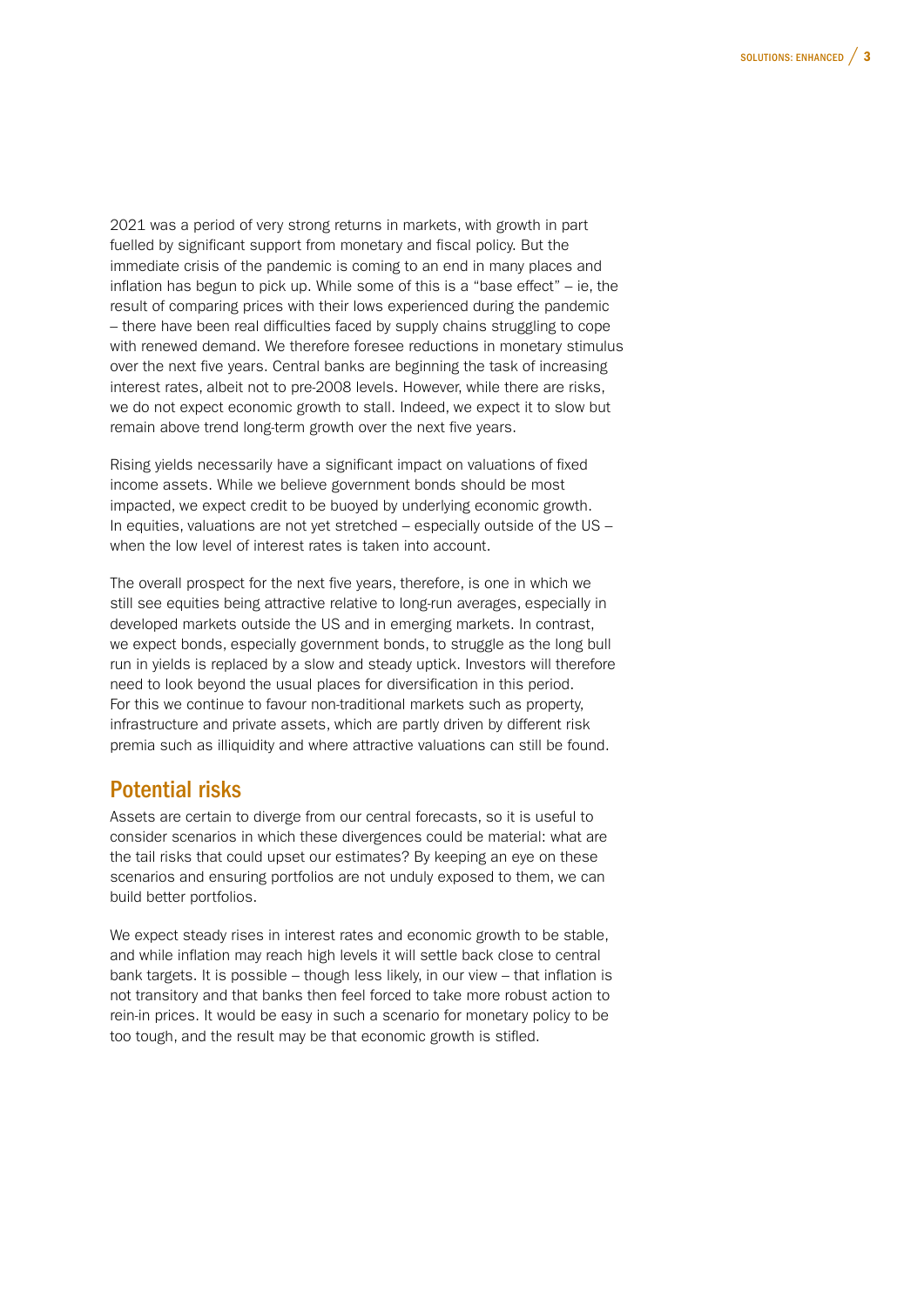

#### INFLATION RATE (%)

Source: IMF, as at October 2021.

We view economic growth in the coming years as a global phenomenon, as countries resurface from pandemic-driven lockdowns and invest in a green transition to prevent severe global warming. Yet countries are working to their own timetables and take different approaches. While many western nations are relying on vaccinations to chart a path towards a world of living with Covid-19, China has to-date taken a notably different zero-tolerance approach. Broader policy divergence between the US and China, for example, could act as a brake on economic growth.

More generally, geopolitical tensions have the potential to disturb the smooth running of economies and markets. As well as US-China competition, the ongoing tensions between the UK and the EU or, more seriously between Russia and Ukraine or North and South Korea, are all capable of flaring up. The effects are difficult to predict, but we suggest holding a well-diversified portfolio and some US dollar exposure should help investors mitigate the worst portfolio impacts in these scenarios.

#### **Summary**

We expect the transition from falling yields to rising yields to be challenging for markets. We see good underlying growth prospects providing a tailwind to assets oriented to economic activity such as equities – and that these assets are not yet constrained by stretched valuations. However, we believe fixed income will no longer be the most natural balancer for portfolios biased towards these assets: government bonds will struggle in the coming years. In our view, alternative return sources linked to infrastructure, private assets and the green transition present more attractive diversification opportunities.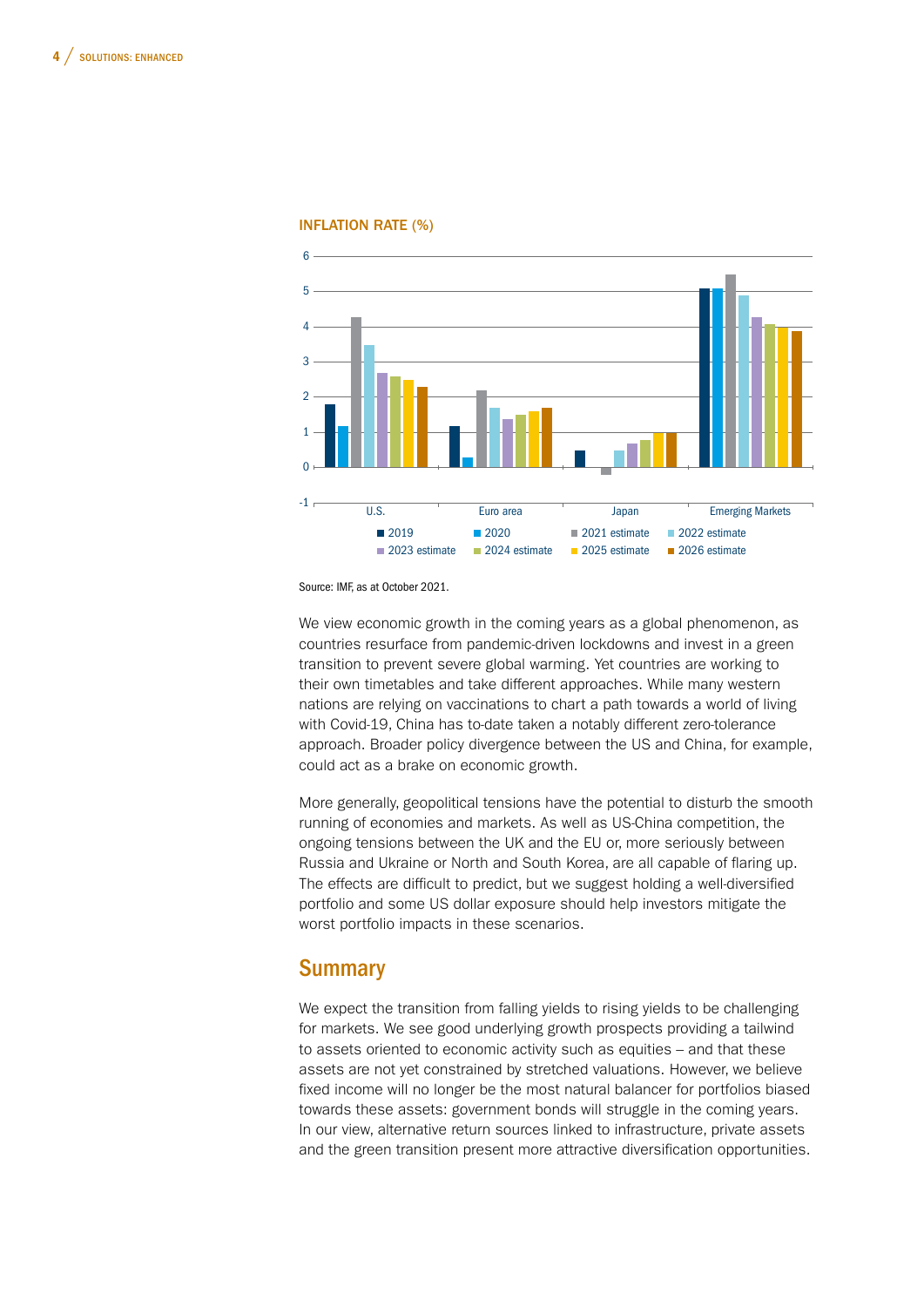### Our latest capital market assumptions

Arithmetic returns shown are in GBP, USD and EUR

|                                  | 10-year returns from different<br><b>currency perspectives</b> |            |            | 5-year returns from different<br><b>Currency perspectives</b> |            |            |
|----------------------------------|----------------------------------------------------------------|------------|------------|---------------------------------------------------------------|------------|------------|
|                                  | <b>GBP</b>                                                     | <b>USD</b> | <b>EUR</b> | <b>GBP</b>                                                    | <b>USD</b> | <b>EUR</b> |
| Local cash                       | 0.5%                                                           | 1.0%       | $-0.3%$    | 0.5%                                                          | 1.0%       | $-0.3%$    |
| UK gilts                         | 1.3%                                                           | 1.5%       | 0.4%       | 0.9%                                                          | 1.2%       | 0.0%       |
| <b>US treasuries</b>             | 1.2%                                                           | 1.5%       | 0.2%       | 0.7%                                                          | 1.1%       | $-0.2%$    |
| Euro government bonds            | 1.2%                                                           | 1.7%       | 0.4%       | 0.8%                                                          | 1.2%       | 0.0%       |
| UK corporate bonds               | 2.2%                                                           | 2.7%       | 1.4%       | 1.8%                                                          | 2.3%       | 1.0%       |
| US corporate bonds               | 3.0%                                                           | 3.6%       | 2.2%       | 2.5%                                                          | 3.1%       | 1.6%       |
| Euro corporate bonds             | 1.9%                                                           | 2.4%       | 1.2%       | 1.5%                                                          | 2.0%       | 0.8%       |
| US high yield                    | 3.5%                                                           | 4.4%       | 2.8%       | 4.1%                                                          | 4.9%       | 3.3%       |
| Global high yield                | 3.6%                                                           | 4.5%       | 2.7%       | 3.7%                                                          | 4.6%       | 2.8%       |
| Private debt                     | 3.6%                                                           | 4.5%       | 2.9%       | 4.0%                                                          | 4.9%       | 3.3%       |
| Emerging market debt (USD)       | 3.5%                                                           | 4.3%       | 2.6%       | 3.6%                                                          | 4.3%       | 2.6%       |
| Emerging market debt (local ccy) | 3.8%                                                           | 4.7%       | 2.7%       | 3.1%                                                          | 4.1%       | 2.1%       |
| <b>UK equities</b>               | 5.2%                                                           | 6.1%       | 4.4%       | 6.2%                                                          | 7.1%       | 5.4%       |
| US equities (large cap)          | 5.1%                                                           | 6.2%       | 4.3%       | 5.7%                                                          | 6.8%       | 4.9%       |
| US equities (small cap)          | 6.6%                                                           | 8.1%       | 5.9%       | 6.6%                                                          | 8.1%       | 5.9%       |
| Euro ex-UK equities              | 5.3%                                                           | 6.2%       | 4.7%       | 6.6%                                                          | 7.6%       | 6.0%       |
| Japanese equities                | 4.0%                                                           | 5.0%       | 3.4%       | 5.6%                                                          | 6.7%       | 5.0%       |
| APAC ex-Japan equities           | 6.9%                                                           | 8.5%       | 6.0%       | 7.6%                                                          | 9.1%       | 6.7%       |
| <b>Emerging market equities</b>  | 7.3%                                                           | 8.8%       | 6.4%       | 7.9%                                                          | 9.4%       | 7.0%       |
| Developed equities               | 5.2%                                                           | 6.4%       | 4.4%       | 5.9%                                                          | 7.1%       | 5.1%       |
| <b>Global equities</b>           | 5.4%                                                           | 6.7%       | 4.6%       | 6.1%                                                          | 7.4%       | 5.3%       |
| <b>Private equities</b>          | 6.2%                                                           | 7.7%       | 5.4%       | 6.0%                                                          | 7.5%       | 5.2%       |
| US property                      | 3.9%                                                           | 4.6%       | 3.0%       | 3.9%                                                          | 4.6%       | 3.1%       |
| Diversified hedge funds          | 3.3%                                                           | 4.2%       | 2.4%       | 3.3%                                                          | 4.3%       | 2.4%       |
| <b>Commodities</b>               | 2.0%                                                           | 3.3%       | 1.1%       | 2.1%                                                          | 3.4%       | 1.2%       |

Note that expected returns represent the average return of each asset class, excluding any contribution from stock selection where an investment or portfolio is managed actively. This is especially relevant when investing in private markets where the risks and returns related to the particular investment or manager can easily overshadow the market-related components. The specific characteristics of such investments therefore need to be given careful consideration.

Notes on index proxies used: UK gilts: FTSE Actuaries 5-15y Gilts; US treasuries: ICE BofAML 5-10y treasuries; Euro government bonds: Bloomberg Euro Government Bond 5-7yr Term Index; UK corporate bonds: iBoxx Sterling Non-Gilts 5-10y; US corporate bonds: ICEBofAML US Corporates; Euro corporate bonds: ICE BofAML Euro Non-Sovereign; US high yield: ICE BofAML US High Yield; Global high yield: Bloomberg Barclays Global high yield; Private debt: Preqin Private debt; Emerging market debt (USD): JPM Global EMBI; Emerging market debt (local ccy): JPM GBI-EM Global Diversified; UK equities: FTSE 100; US equities (large cap): S&P 500; US equities (small cap): Russell 2000; Euro ex-UK equities: MSCI Europe ex UK; Japanese equities: MSCI Japan; APAC ex-Japan equities: MSCI APAC ex Japan; Emerging market equities: MSCI emerging markets; Developed equities: MSCI World; Global equities: MSCI ACWI; Private equities: Preqin Private Equity; Commodities: Bloomberg Commodities total return. Bespoke proxies used for global infrastructure equities, US property and diversified hedge funds using BlackRock Aladdin.